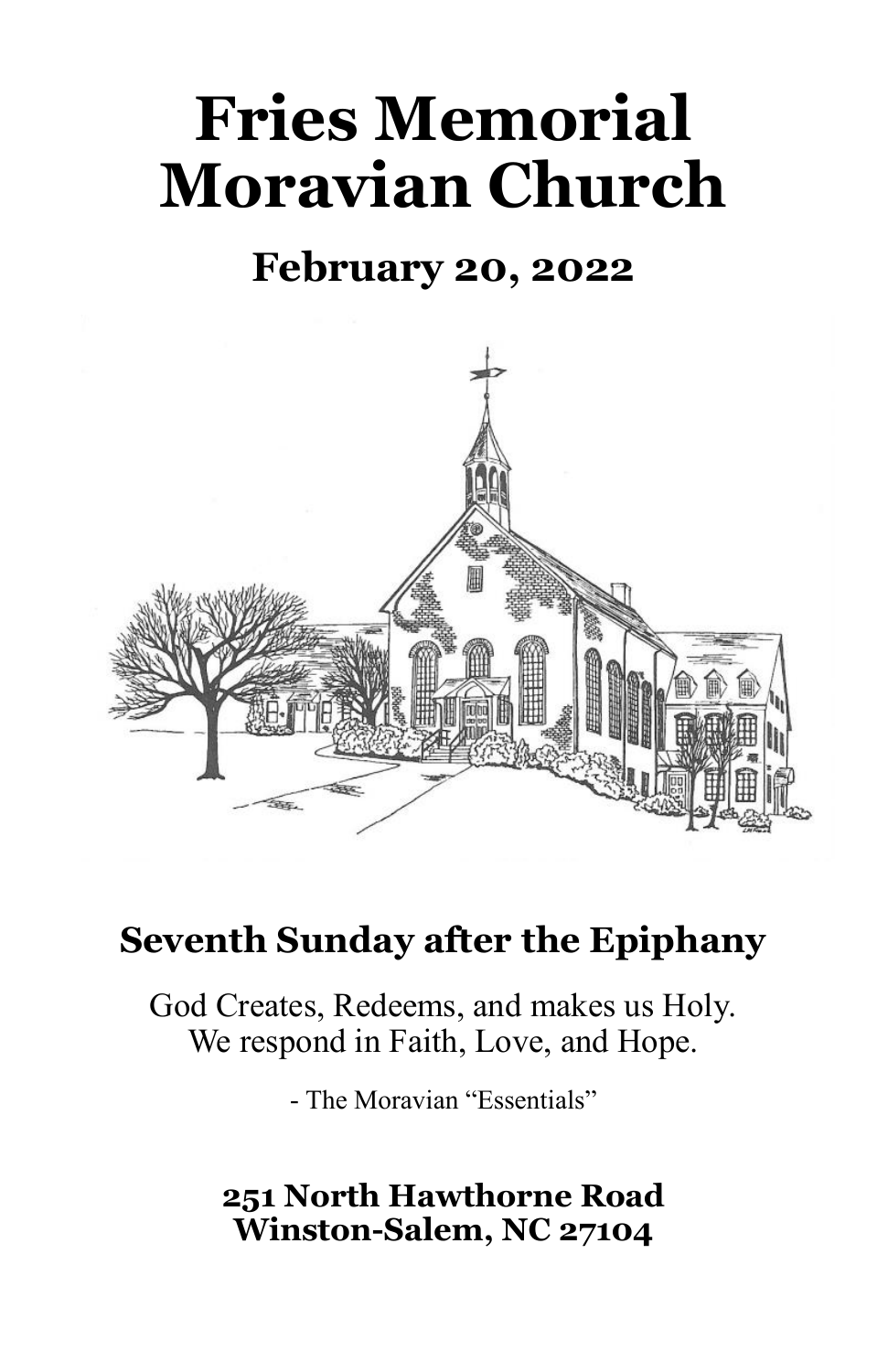|                                                                                                                                                             | <b>Seventh Sunday after the Epiphany</b> |          |
|-------------------------------------------------------------------------------------------------------------------------------------------------------------|------------------------------------------|----------|
| <b>Watchword for the Week</b><br>Jesus said, "Be merciful, just as your Father is merciful." Luke 6:36<br><b>Gathering for Worship in Praise and Prayer</b> |                                          |          |
|                                                                                                                                                             |                                          |          |
| <b>Call to Worship</b>                                                                                                                                      |                                          |          |
| <b>Liturgy &amp; Prayers of the People</b><br>Spiritual Renewal                                                                                             |                                          | Page 95  |
| <b>Congregational Notes &amp; Concerns</b>                                                                                                                  |                                          |          |
| <b>Presentation of Our Tithes &amp; Offerings</b>                                                                                                           |                                          |          |
| <b>Offertory Prayer</b><br>Anthem<br><b>Offertory Response</b>                                                                                              |                                          | Page 817 |
| <b>Sharing God's Word</b>                                                                                                                                   | Luke 6:27-31                             |          |
| $\lq\lq\lq\lq\lq\lq\lq$<br><b>Hymn</b>                                                                                                                      | Page ??                                  |          |
| <b>Message</b>                                                                                                                                              | "Let Them Lead"<br>Genesis $45:3-8$      |          |
| <b>Hymn</b>                                                                                                                                                 | $``\gamma\gamma\gamma"$                  | Page ??  |
| <b>Benediction</b>                                                                                                                                          |                                          |          |

**Postlude**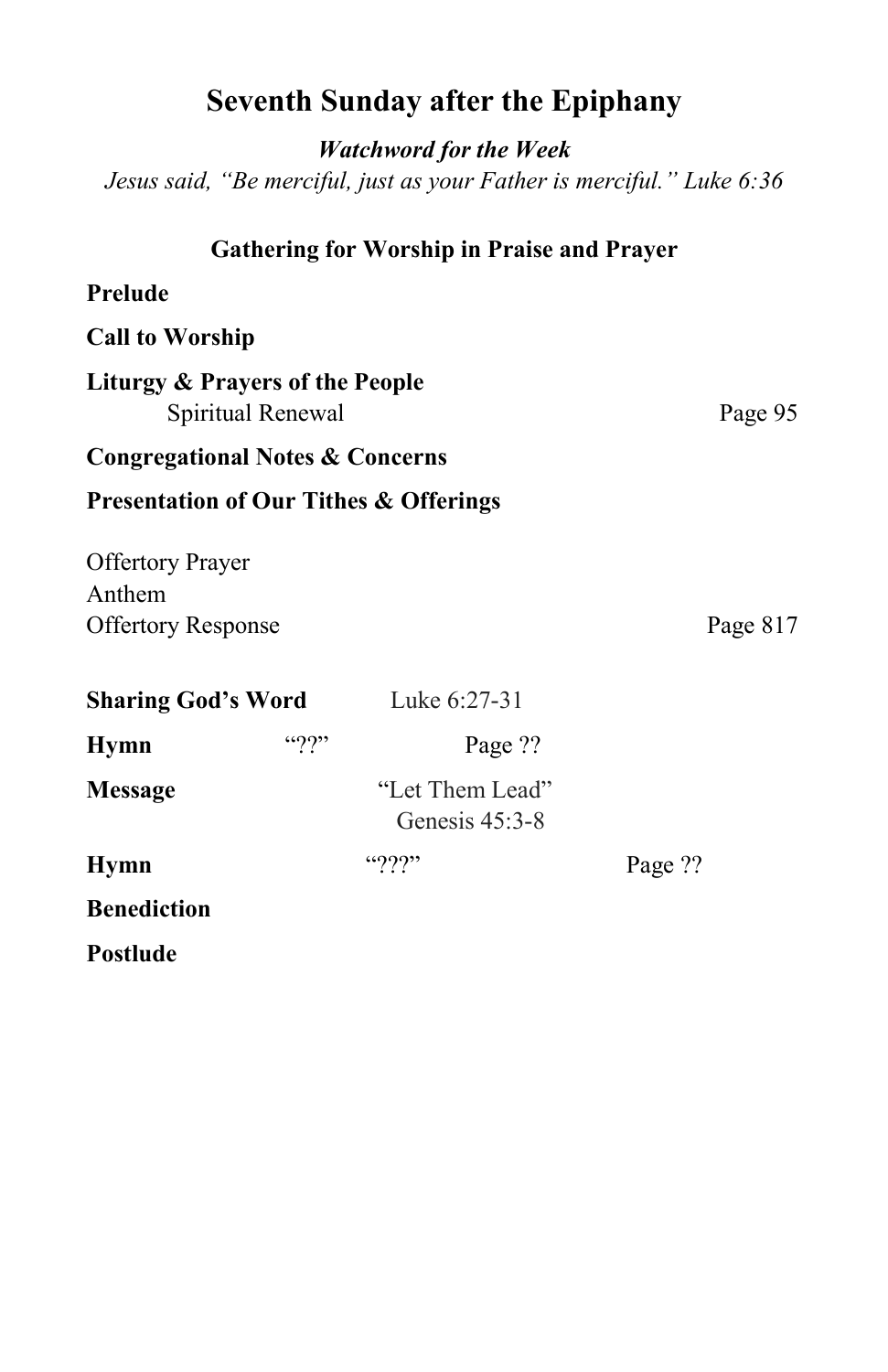#### **Calendar of Events**

| Sunday     | Feb.27, 11:00 a.m. Worship                                                         |  |
|------------|------------------------------------------------------------------------------------|--|
| Wednesday  | Mar. 2, 12:00 p.m. Ash Wednesday Drive Thru<br>Communion (bring your own elements) |  |
| Sunday     | Mar. 6, 11:00 a.m. Worship                                                         |  |
| Wednesdays | Mar. 9, 16, 23, & 30, 7:00-7:45 p.m. Virtual Lenten<br><b>Bible Study</b>          |  |

#### **Announcements**

**Lenten Bible Study** - Ash Wednesday falls on March 2. During Lent the pastor is going to lead a Zoom Bible Study on Galatians, "The Epistle of Faith." We will meet from 7:00 to 7:45 p.m. on March 9, 16, 23, and 30. If you would you like to participate email Pastor Green at frieschurch6@gmail.com.

**Save the Date** - Community Shred Day on April 30, 9:00 a.m. to Noon

#### **Covid-19 Protocols**

We have modified our Sunday worship to minimize the risk of meeting together. Please always wear your masks, making sure that it covers both the mouth and the nose, and remember to social distance! The streaming service is available live and on-demand from the first page of the website, [www.frieschurch.org.](http://www.frieschurch.org)